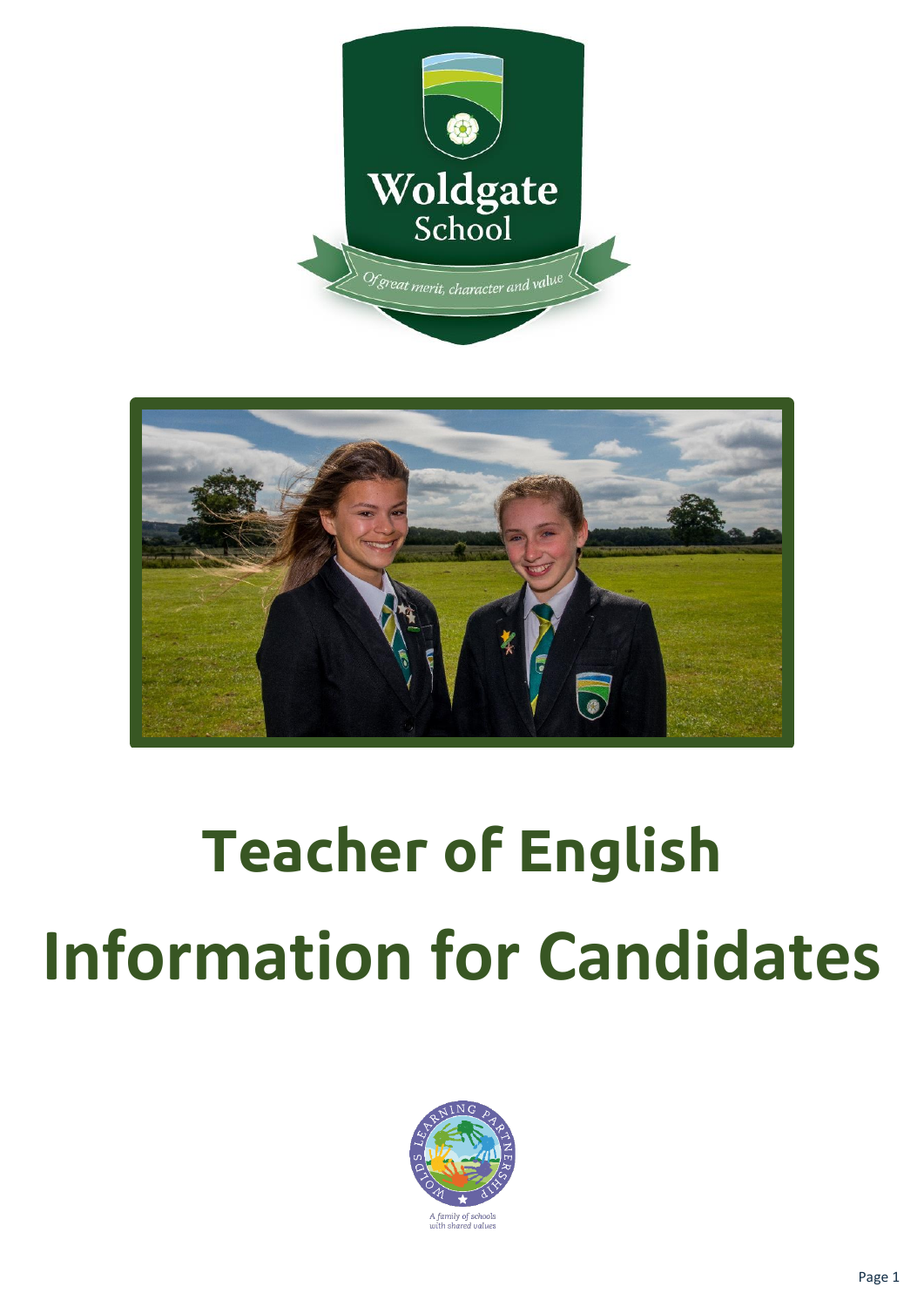# **Headteacher's Welcome**

Woldgate is a school with a distinct vision for education. Our view of an outstanding school is based on shared values, where every child is known and cared for as an individual. To cultivate this, we build a supportive and caring community, where a child's talents can grow through academic study and the opportunity to participate in the many activities, productions and visits that make Woldgate School unique. We are a school with a positive, welcoming, warm atmosphere, in which pupils take pride in their achievements and where each individual pupil achieves academically through consistently good teaching, in an environment that seeks to nurture their love of learning and challenges them to excel.

Founded in 1958, Woldgate's original school motto celebrated the distinct education the school sought to bring. This motto is, for me, an integral part of our school life; it defines who we are as a community.

*"Everything you do should be worthy, of great merit, character and value."*

**Of great merit:**

*The quality of being particularly good or worthy, especially deserving of praise or reward.*

**Of great character:**

*The moral qualities that define an individual.*

## **Of great value:**



*The principles or standards of conduct we work to; our judgment of what is important in life.*

I truly believe that part of what makes this community so special is the holistic education we provide for our pupils. Our Performing Arts status, extra-curricular clubs, sporting activities and House competitions, combined with our wonderful visits programme, provide pupils with a unique opportunity to appreciate the world around them. I have long believed that the creative arts provide an exceptional platform upon which pupils can develop new skills, grow in confidence and, as people, develop qualities, in an environment where their talents are nurtured and then celebrated. The arts offer us something special, whether it be learning an instrument, acting in a play, dancing, singing or just being involved in a production as part of a company. This holistic approach to school life, for me, is integral to a good education and wonderful preparation for future life.

As we look to the future, I am absolutely committed to ensuring Woldgate School continues to develop with a clear, confident and strong identity based on shared values and with each student known and cared for as an individual. Our culture of collaboration and success will be matched by our determination to do the very best, both pastorally and academically, for the children in our care.

- A School where each child is known and cared for as an individual.
- An environment in which our pupils feel valued, safe and enjoy school.
- A School where every child is challenged and supported to succeed academically.

Woldgate Sixth Form College also provides exciting opportunities for students to continue their educational journey, to build upon their GCSE results and progress onto qualifications that provide academic rigour and challenge**.** There is also a wide variety of enrichment opportunities, with students participating in the wonderful range of expeditions, visits, internships and leadership programmes.

## **Jonathan Britton**

Headteacher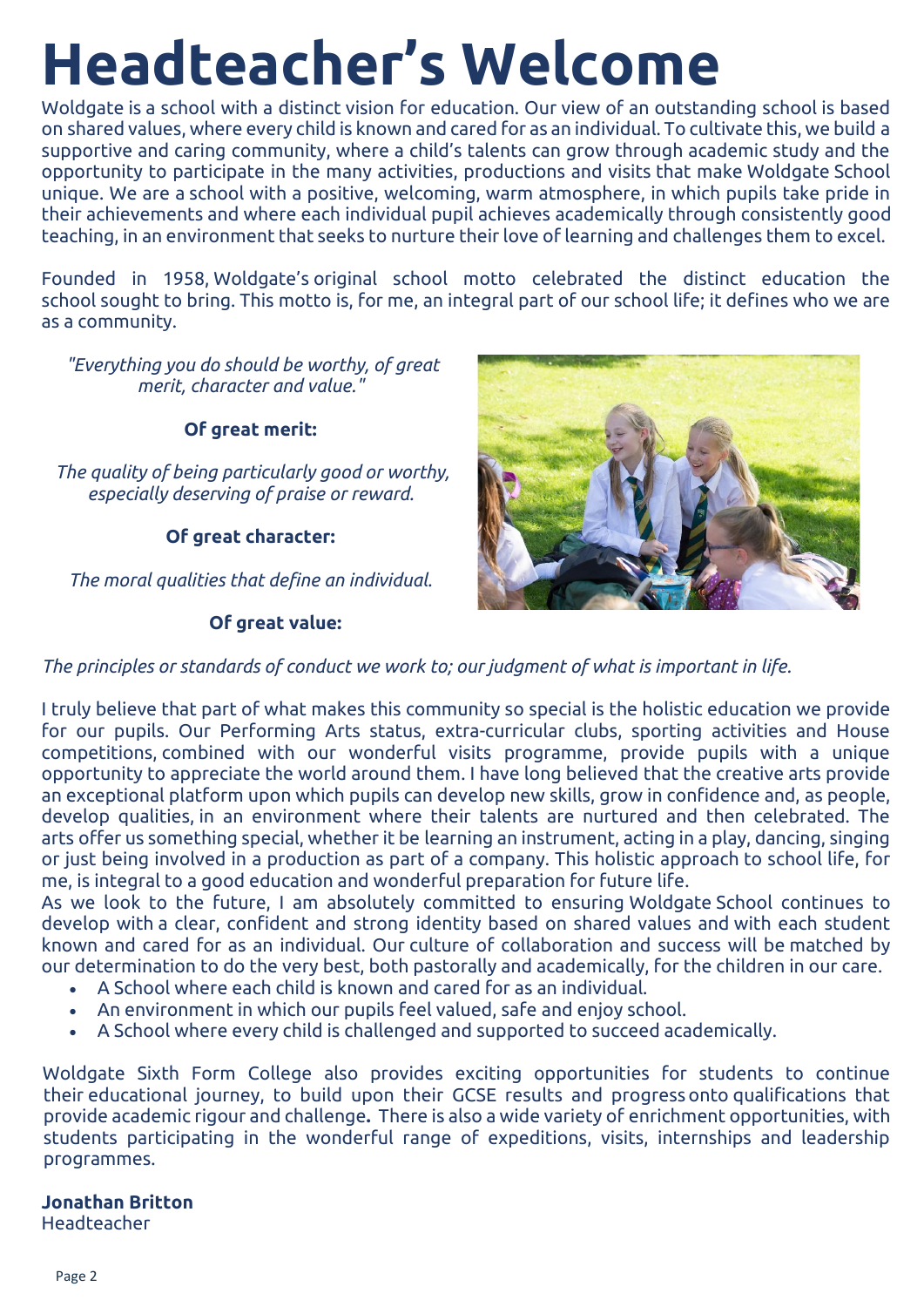# **About Us**

Woldgate School and Sixth Form College

Age range 11 – 18 Students on roll – 1130 Gender: Boys and Girls Admissions policy: not selective School Type: an Academy which is part of the Wolds Learning Partnership a Multi-Academy Trust

| Ofsted Grades - 2019      |             |
|---------------------------|-------------|
| Overall effectiveness     | <b>GOOD</b> |
| Achievement of pupils     | <b>GOOD</b> |
| Quality of Teaching       | <b>GOOD</b> |
| Leadership and Management | <b>GOOD</b> |
|                           |             |

Academic achievement is equally our top priority and an area in which we have received special recognition from the Department of Education. As I am sure you are aware, in 2015 70% of pupils gained the 'Gold Standard' of 5 or more A\*-C grades including English and Maths. Indeed, 87% of our pupils achieved an A\*-C grade in Mathematics and 75% in English. In 2016 50% of our pupils also achieved an A or A\*. In 2017 48% of our pupils achieved at least one 9 to 7 (A\*-A equivalent) grade at GCSE, 83% achieved a 9 to 4 (A\*-C equivalent) grade in English and 76% of pupils achieved a 9 to 4 (A\*- C equivalent) grade in Mathematics. In 2018 the school achieved a Progress 8 score of 0.41 for its GCSE outcomes and, in 2019, the Science department's value added score was a third of a grade higher than other schools nationally.

In 2017 Woldgate School was presented with an 'Outstanding Outcomes Award' from the SSAT for our academic results. We are also recognised by the Department of Education as being one of the 'Top 100' most improved schools in the country, out of three thousand eight hundred. As one of only ten schools nationally, we have been selected to appear in a Parliamentary publication which celebrates excellence in education. Achievements such as these are testament to the hard work and dedication of pupils, parents and teachers, and they draw upon a combination of academic rigour, pastoral care of the highest quality, excellent teaching and learning, complemented by structures that monitor progress and intervene to provide individual support for each and every pupil.

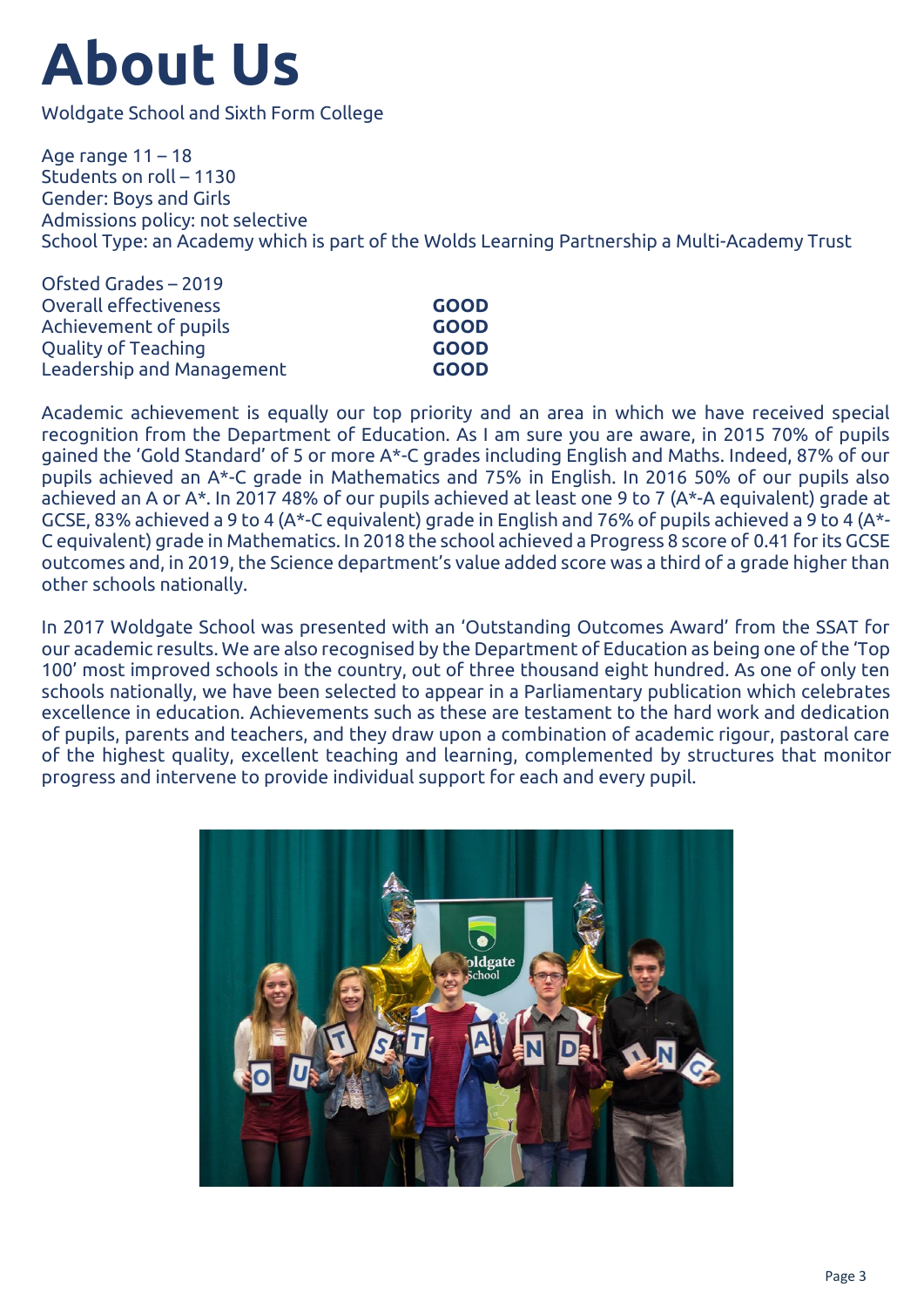## **The English Department**

The English department is made up of 11 members of staff. Many members of the team have additional responsibilities. The team consists of confident and able teachers with a wide range of experience. The department is a close knit, mutually supportive team, who utilise a variety of teaching styles to enhance the pupils' learning experience. All members of the team demonstrate the very best practice and want all students to achieve the very best results.

The curriculum and schemes of work are up to date and are regularly reviewed. We use a staff share system to support one another and to share the very best practice amongst the department. In KS4 the AQA specification is followed and we begin teaching the course in the final term of Year 9. As a department we study Macbeth and the Power and Conflict poetry cluster along with An Inspector Calls and A Christmas Carol.

In the Sixth Form we offer both English Language and English Literature, we follow the AQA courses in both subjects. There are English Language and English Literature sets in both years 12 and 13.

The department sets pupils from years 7-11 and the sets are regularly reviewed. We set students in KS4 based on ability and prior attainment.

There are seven teaching rooms that have a data projector and whiteboard. The department also has a dedicated work and resource room.

Results are above the National Average.

| <b>GCSE 2019</b> |     |  |
|------------------|-----|--|
| %9-7             | 24% |  |
| $%9-5$           | 61% |  |
| $%9 - 4$         | 77% |  |

The successful candidate will be:-

- Dedicated to driving forward progress across all Key Stages.
- Committed to creative and inspiring teaching using a range of methods and technology.
- Enthusiastic about the subject and with the ability to inspire.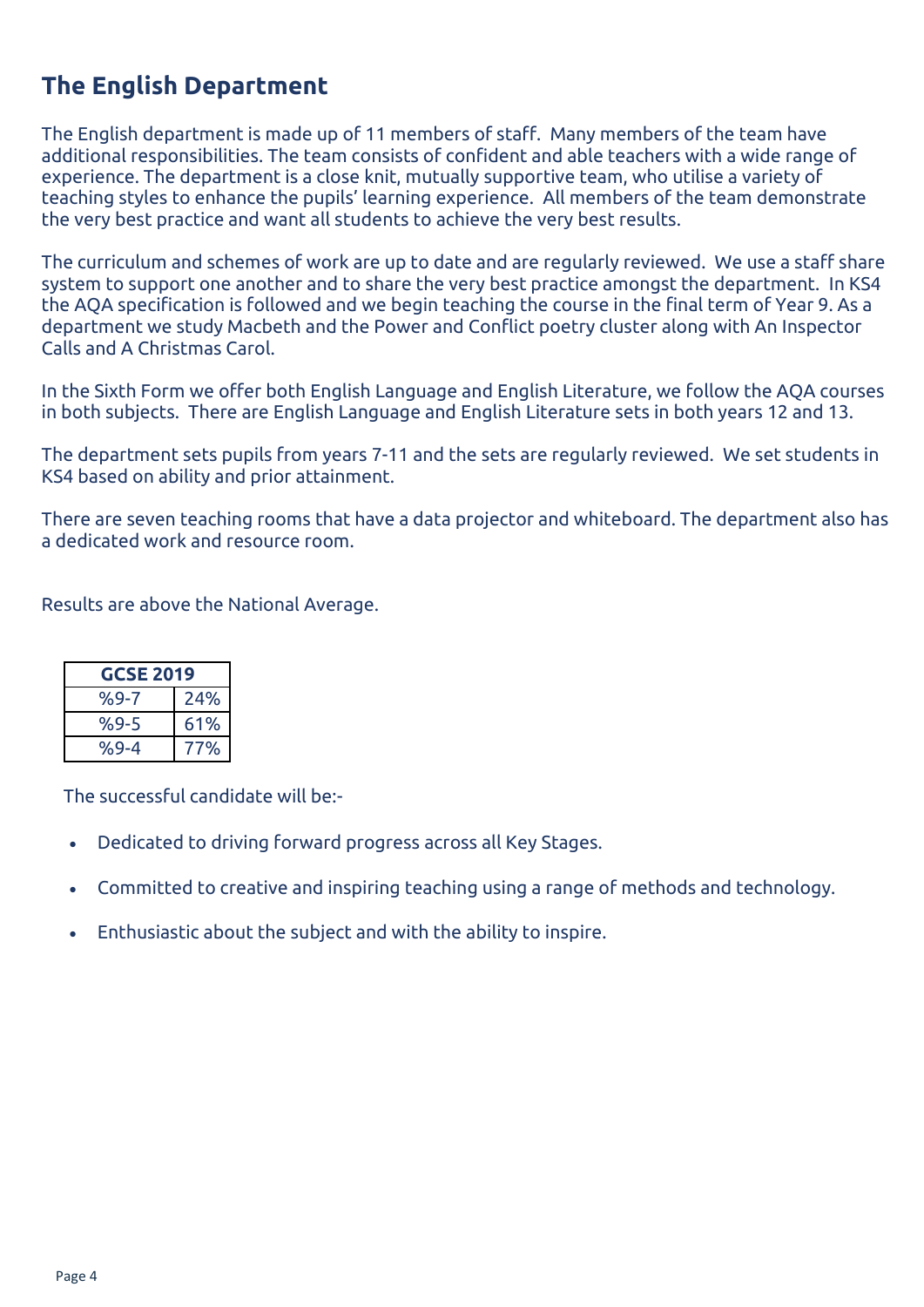# **Job Information**

## **JOB OUTLINE**

**Job Title**: Teacher of English

**Scale Point**: MPS/UPS

**Permanent and Temporary positions available Required for September 2022**

**Responsible to**: Director of Studies for English

**Overall Purpose of the Job**: To plan and deliver challenging and well organised lessons, and sequences of lessons, in a safe and stimulating learning environment, across the age and ability range, and assess and report on learners' progress.

## **Principal Accountabilities:**

- 1. a) To plan, teach and evaluate the effectiveness of lessons, and sequences of lessons, which show good knowledge and understanding of a range of up-to-date teaching, learning and behaviour management strategies, and which are in line with Departmental Scheme of Work. b) To communicate effectively with colleagues, parents and students regarding student learning and other matters within ECM responsibilities.
- 2. To know the assessment requirements and arrangements for their pupils, and use data with a range of approaches to assessment, in order to inform teaching and learning.
- 3. To maintain up-to-date knowledge of their subject area and of the Professional Standards and duties of teachers.
- 4. To work as part of Learning Teams, both Departmental and Year Group-based, to enhance curriculum provision, support the aims and ethos of the School as an inclusive learning community and understand how wellbeing impacts on learning.
- 5. To retain up-to-date knowledge and understanding of Safeguarding procedures and practices and to know and understand the roles of other colleagues in these.

## **General Information:**

- 1. The above principal accountabilities are not exhaustive and may vary without changing the character of the job or level of responsibility.
- 2. The Health and Safety at Work etc. Act, 1974 and other associated legislation places responsibilities for Health and Safety on all employees. Therefore it is the post holder's responsibility to take reasonable care for Health and Safety and Welfare of him/herself and other employees in accordance with legislation.
- 3. The above duties may involve having access to information of a confidential nature which may be covered by the Data Protection Act, and by Part 1 of Schedule 12A to the Local Government Act, 1972. Confidentiality must be maintained at all times.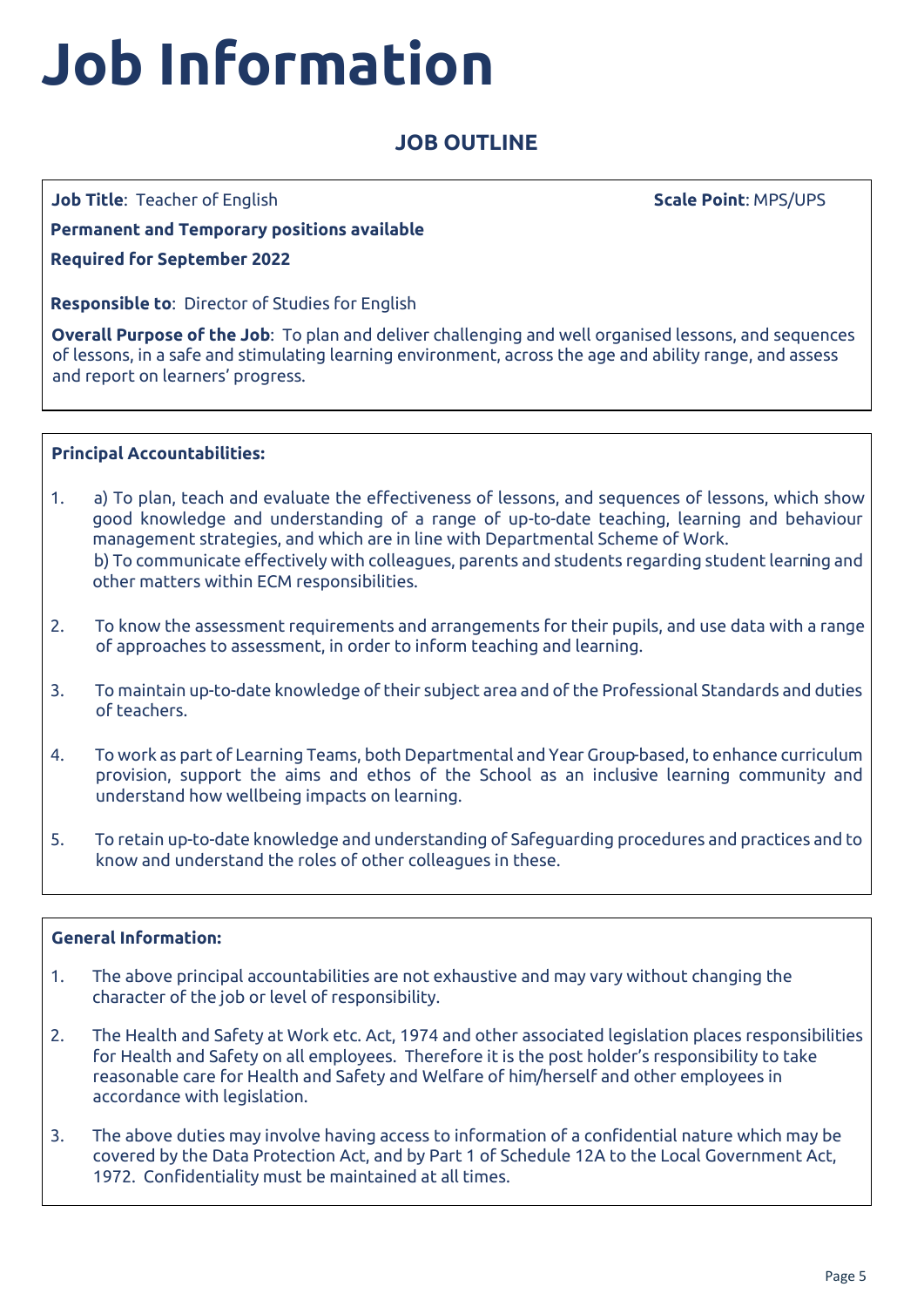## **PERSON SPECIFICATION**

**POST TITLE**: MPS/UPS: Teacher of English

Temporary  $x \mid x$  Permanent  $x \mid x$  Part Time Full Time  $x$ 

|                                             | <b>Essential</b>                                                                                                                                                                                                                                                                                                                                                                                                                                 | <b>Desirable</b> | <b>How Measured During Recruitment</b><br>and Selection Progress                                                                                                                                                             |
|---------------------------------------------|--------------------------------------------------------------------------------------------------------------------------------------------------------------------------------------------------------------------------------------------------------------------------------------------------------------------------------------------------------------------------------------------------------------------------------------------------|------------------|------------------------------------------------------------------------------------------------------------------------------------------------------------------------------------------------------------------------------|
| <b>Experience</b>                           | Recent experience of teaching 11-18 English                                                                                                                                                                                                                                                                                                                                                                                                      |                  | <b>Application &amp; Interview</b>                                                                                                                                                                                           |
| <b>Education/Training</b><br>Qualifications | Relevant qualification: degree and postgraduate<br>programme                                                                                                                                                                                                                                                                                                                                                                                     |                  | Application                                                                                                                                                                                                                  |
| <b>Special Knowledge</b>                    | English curriculum and strategies, assessment, use<br>of data to inform practice, Safeguarding<br><b>Procedures</b>                                                                                                                                                                                                                                                                                                                              |                  | Application, Interview and Reference                                                                                                                                                                                         |
| <b>Skills</b>                               | Classroom management skills<br>Ability to communicate at all levels<br>Attention to detail<br>Self Evaluation and Reflection<br>Ability to negotiate                                                                                                                                                                                                                                                                                             |                  | Application, Interview and Reference                                                                                                                                                                                         |
| <b>Personal Qualities</b>                   | Suitable to work with children<br>Knows professional boundaries and establishes<br>professional relationships with children<br>Self-motivated but able to work in a team<br>Able to act on advice<br>Resilient and able to work under pressure<br>Enthusiastic about teaching and subject<br>Adopts a positive approach to change<br>Seeks solutions and thinks creatively<br>Able to contribute positively to the School, its<br>aims and ethos |                  | At interview motivation and attitudes<br>appropriate to working with<br>vulnerable groups will be discussed<br>along with any issues arising from<br>References.<br><b>DBS</b> check<br>Application, Interview and Reference |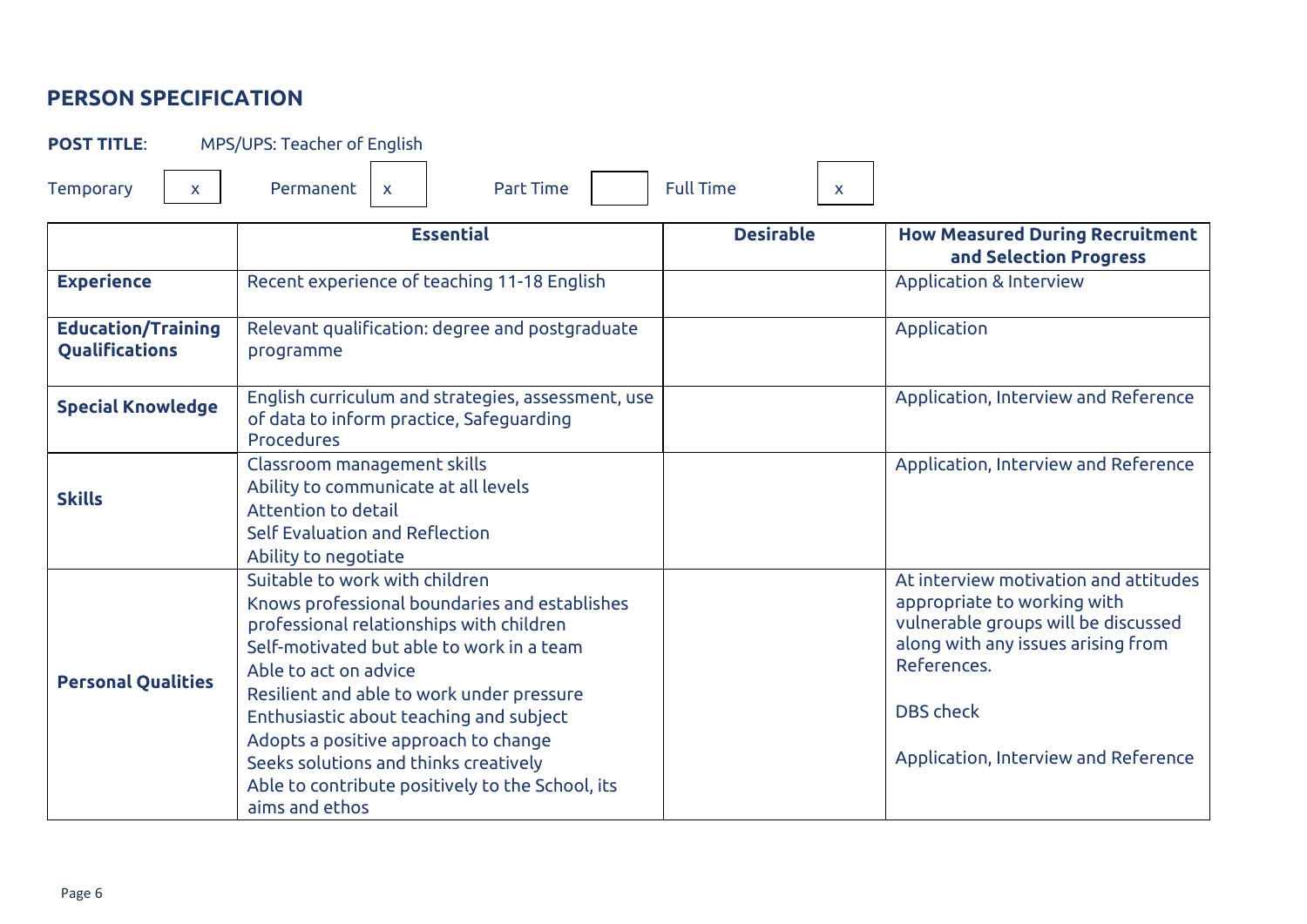# **How to apply**

If you would like to apply for this vacancy, please download a Teaching Staff application form from the school website.

Applications should be returned to **Lucy Bailey** via email to **[lbailey@woldgate.net](mailto:lbailey@woldgate.net)**

The school is committed to safeguarding and promoting the welfare of young people and expects all members of staff to share this commitment. An enhanced DBS disclosure is required for all posts.

## **Closing Date: 9am Wednesday 18th May 2022 Interviews: Week Commencing 23rd May 2022**

## **Staff Information**

## **Senior Leadership Team**

Executive Headteacher – Mr Jonathan Britton Head of School – Ms Irie Grant Deputy Headteacher – Mr Gareth Davies Deputy Headteacher – Mr Luke Sloman Deputy Headteacher – Mrs Charlotte Nicholls Assistant Headteacher – Mr Chay Bell (Standards and Action Research) Assistant Headteacher – Mrs Ilda Atkinson (Head of Upper School) Assistant Headteacher – Mrs Abi Minton (Head of Lower School) Assistant Headteacher – Ms Kerry Smith (Head of Sixth Form) Assistant Headteacher - Mrs Janelle Perry (Head of Inclusion) Director of Studies - Mr Philip Johnson (English) Director of Studies - Mr Kieran McCausland (Mathematics) Director of Studies – Mr Martyn Johnson (Science) Director of Studies - Mr Matthew Thomas-Peter (Modern Foreign Language) Director of Studies - Mr Michael Monaghan (Humanities) Director of Studies - Mr Martin Trevaskiss (Holistic Education)

## **Key Contacts**

Lucy Bailey, Personnel & Staff Wellbeing Manager email [lbailey@woldgate.net](mailto:lbailey@woldgate.net)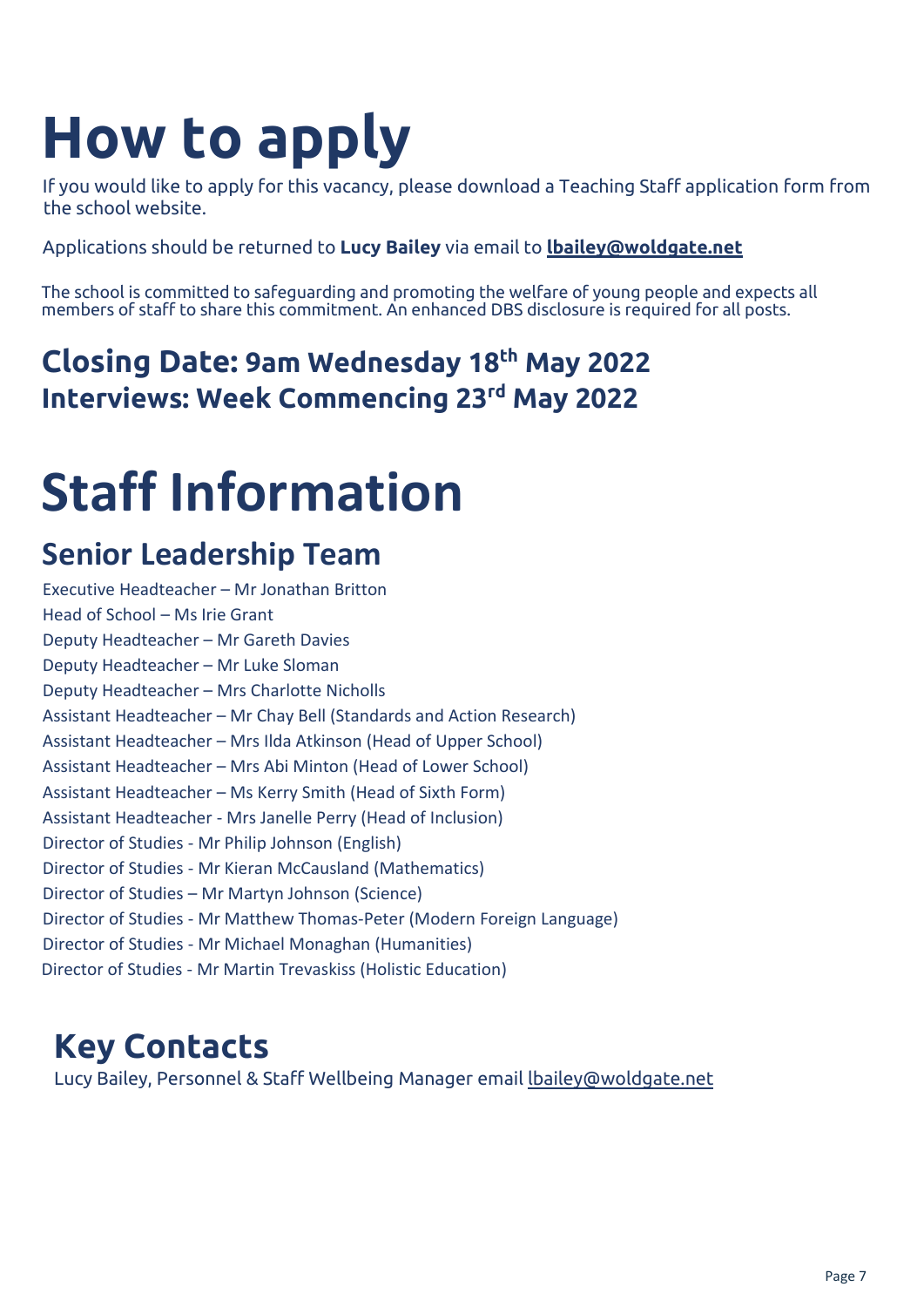

# **Child Protection Policy**

Woldgate School fully recognises its responsibilities for child protection. Our policy applies to all staff, governors and volunteers working in the school. There are five main elements to our policy:

- Ensuring we practice safe recruitment in checking the suitability of staff and volunteers to work with children.
- Raising awareness of child protection issues and equipping children with the skills needed to keep them safe.
- Developing and then implementing procedures for identifying and reporting cases, or suspected cases, of abuse.
- Supporting pupils who have been abused in accordance with his/her agreed child protection plan.
- Establishing a safe environment in which children can learn and develop.

We recognise that because of the day-to-day contact with children, school staff are well placed to observe the outward signs of abuse. The school will therefore:

- Establish and maintain an environment where children feel secure, are encouraged to talk and are listened to.
- Ensure children know that there are adults in the school whom they can approach if they are worried.
- Include opportunities in the PSHE curriculum for children to develop the skills they need to recognise and stay safe from abuse.

We will follow the procedures set out by the Area Child Protection Committee and take account of guidance issued by the Department for Education and Skills to: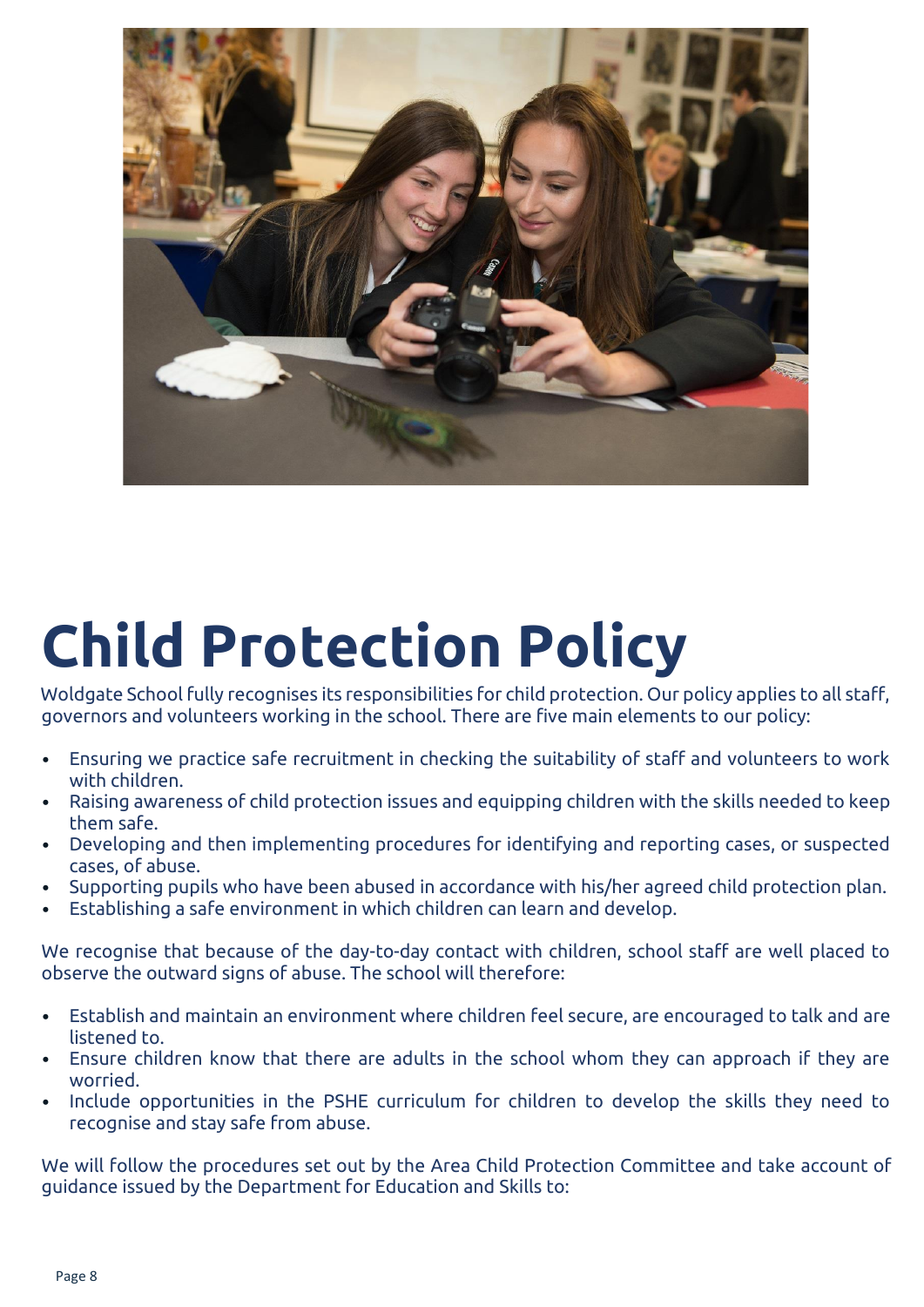- Ensure we have a designated senior person for child protection who has received appropriate training and support for this role.
- Ensure we have a nominated governor responsible for child protection.
- Ensure every member of staff (including temporary and supply staff and volunteers) and governing body knows the name of the designated senior person responsible for child protection and their role.
- Ensure all staff and volunteers understand their responsibilities in being alert to the signs of abuse and responsibility for referring any concerns to the designated senior person responsible for child protection.
- Ensure that parents have an understanding of the responsibility placed on the school and staff for child protection by setting out its obligations in the school prospectus.
- Notify social services if there is an unexplained absence of more than two days of a pupil who is on the child protection register.
- Develop effective links with relevant agencies and co-operate as required with their enquiries regarding child protection matters including attendance at case conferences.
- Keep written records of concerns about children, even where there is no need to refer the matter immediately.
- Ensure all records are kept securely, separate from the main pupil file, and in locked locations.
- Develop and then follow procedures where an allegation is made against a member of staff or volunteer.
- Ensure safe recruitment practices are always followed.

We recognise that children who are abused or witness violence may find it difficult to develop a sense of self-worth. They may feel helplessness, humiliation and some sense of blame. The school may be the only stable, secure and predictable element in the lives of children at risk. When at school their behaviour may be challenging and defiant or they may be withdrawn. We will endeavour to support the pupil through:

- The content of the curriculum.
- The school ethos, which promotes a positive, supportive and secure environment and gives pupils a sense of being valued.
- The school behaviour policy, which is aimed at supporting vulnerable pupils in the school. The school will ensure that the pupil knows that some behaviour is unacceptable but they are valued and not to be blamed for any abuse which has occurred.
- Liaison with other agencies that support the pupil such as Social Services, Child and Adult Mental Health Service, Education Welfare Service and Educational Psychology Service.
- Ensuring that, when a pupil on the child protection register leaves, their information is transferred to the new school immediately and that the child's social worker is informed.